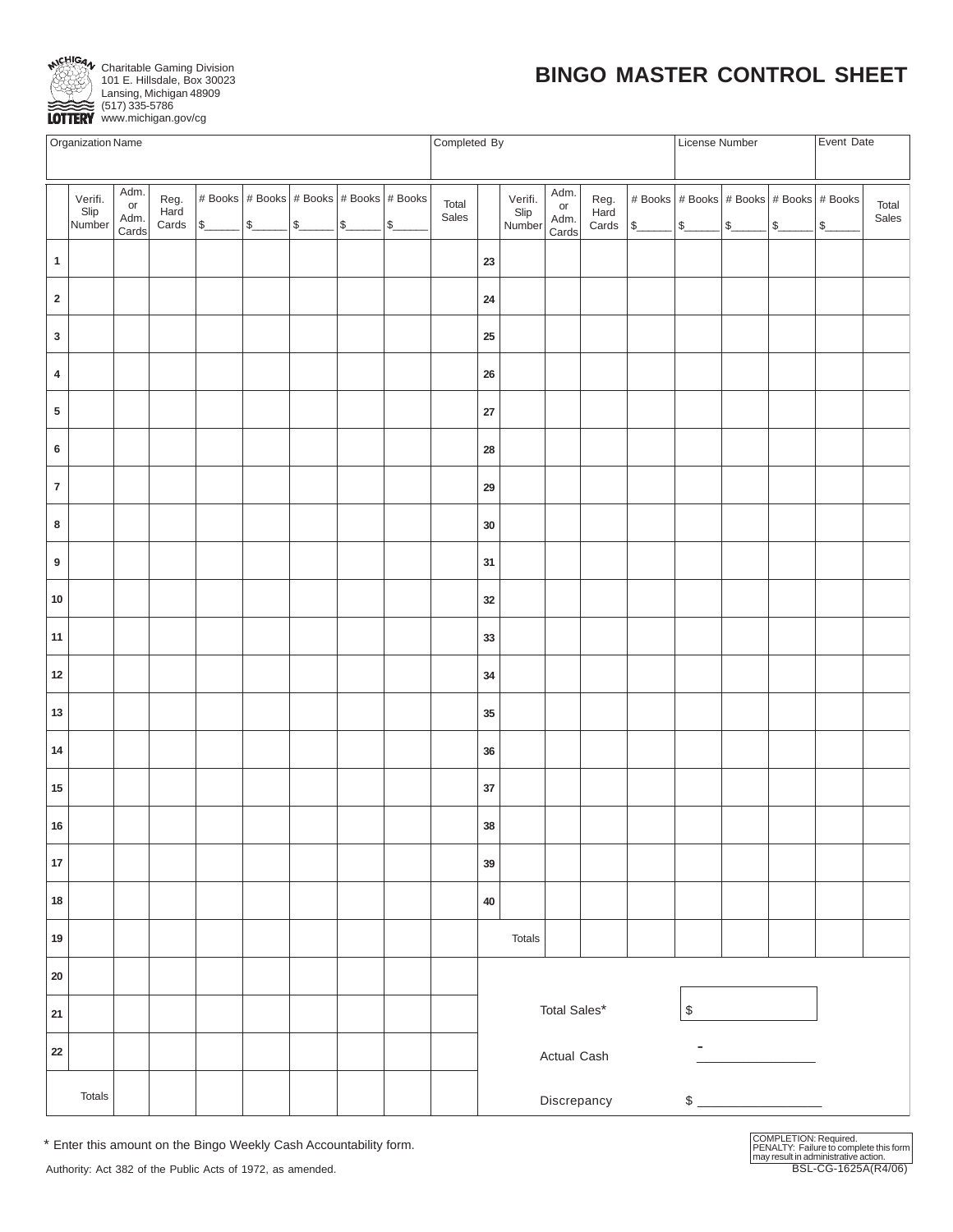

Charitable Gaming Division 101 E. Hillsdale, Box 30023 Lansing, Michigan 48909 (517) 335-5786 EST21335-5786<br> **LOTTERY** www.michigan.gov/cg

# **BINGO MASTER CONTROL SHEET**

|            | Organization Name                                                                                                                                                                                                                                                                                                                                                                                                                                                                                                                                                                |  |  |  |  |  |  |  |                | Completed By |                           |                                                     |                       |               | License Number            |  | Event Date   |                                                                     |                |
|------------|----------------------------------------------------------------------------------------------------------------------------------------------------------------------------------------------------------------------------------------------------------------------------------------------------------------------------------------------------------------------------------------------------------------------------------------------------------------------------------------------------------------------------------------------------------------------------------|--|--|--|--|--|--|--|----------------|--------------|---------------------------|-----------------------------------------------------|-----------------------|---------------|---------------------------|--|--------------|---------------------------------------------------------------------|----------------|
|            |                                                                                                                                                                                                                                                                                                                                                                                                                                                                                                                                                                                  |  |  |  |  |  |  |  |                |              |                           |                                                     |                       |               |                           |  |              |                                                                     |                |
|            | Adm.<br># Books # Books # Books # Books # Books<br>Verifi.<br>Reg.<br>or<br>Slip<br>Number<br>Hard<br>Adm.<br>$\begin{array}{ c c c c c }\n\hline\n\text{Cards} & & \text{\$} & & \text{\$} & \text{\$} & \text{\$} & \text{\$} & \text{\$} & \text{\$} & \text{\$} & \text{\$} & \text{\$} & \text{\$} & \text{\$} & \text{\$} & \text{\$} & \text{\$} & \text{\$} & \text{\$} & \text{\$} & \text{\$} & \text{\$} & \text{\$} & \text{\$} & \text{\$} & \text{\$} & \text{\$} & \text{\$} & \text{\$} & \text{\$} & \text{\$} & \text{\$} & \text{\$} & \text{\$<br>S<br>Cards |  |  |  |  |  |  |  | Total<br>Sales |              | Verifi.<br>Slip<br>Number | Adm.<br>$\mathop{\sf or}\nolimits$<br>Adm.<br>Cards | Reg.<br>Hard<br>Cards | $\frac{1}{2}$ | $\frac{1}{\frac{1}{2}}$ s |  | $ \text{\$}$ | # Books # Books # Books # Books # Books<br>$\sqrt{S_{\frac{1}{2}}}$ | Total<br>Sales |
| 41         |                                                                                                                                                                                                                                                                                                                                                                                                                                                                                                                                                                                  |  |  |  |  |  |  |  |                | 63           |                           |                                                     |                       |               |                           |  |              |                                                                     |                |
| 42         |                                                                                                                                                                                                                                                                                                                                                                                                                                                                                                                                                                                  |  |  |  |  |  |  |  |                | 64           |                           |                                                     |                       |               |                           |  |              |                                                                     |                |
| 43         |                                                                                                                                                                                                                                                                                                                                                                                                                                                                                                                                                                                  |  |  |  |  |  |  |  |                | 65           |                           |                                                     |                       |               |                           |  |              |                                                                     |                |
| 44         |                                                                                                                                                                                                                                                                                                                                                                                                                                                                                                                                                                                  |  |  |  |  |  |  |  |                | 66           |                           |                                                     |                       |               |                           |  |              |                                                                     |                |
| 45         |                                                                                                                                                                                                                                                                                                                                                                                                                                                                                                                                                                                  |  |  |  |  |  |  |  |                | 67           |                           |                                                     |                       |               |                           |  |              |                                                                     |                |
| 46         |                                                                                                                                                                                                                                                                                                                                                                                                                                                                                                                                                                                  |  |  |  |  |  |  |  |                | 68           |                           |                                                     |                       |               |                           |  |              |                                                                     |                |
| 47         |                                                                                                                                                                                                                                                                                                                                                                                                                                                                                                                                                                                  |  |  |  |  |  |  |  |                | 69           |                           |                                                     |                       |               |                           |  |              |                                                                     |                |
| 48         |                                                                                                                                                                                                                                                                                                                                                                                                                                                                                                                                                                                  |  |  |  |  |  |  |  |                | ${\bf 70}$   |                           |                                                     |                       |               |                           |  |              |                                                                     |                |
| 49         |                                                                                                                                                                                                                                                                                                                                                                                                                                                                                                                                                                                  |  |  |  |  |  |  |  |                | $\bf 71$     |                           |                                                     |                       |               |                           |  |              |                                                                     |                |
| ${\bf 50}$ |                                                                                                                                                                                                                                                                                                                                                                                                                                                                                                                                                                                  |  |  |  |  |  |  |  |                | ${\bf 72}$   |                           |                                                     |                       |               |                           |  |              |                                                                     |                |
| 51         |                                                                                                                                                                                                                                                                                                                                                                                                                                                                                                                                                                                  |  |  |  |  |  |  |  |                | 73           |                           |                                                     |                       |               |                           |  |              |                                                                     |                |
| $52\,$     |                                                                                                                                                                                                                                                                                                                                                                                                                                                                                                                                                                                  |  |  |  |  |  |  |  |                | 74           |                           |                                                     |                       |               |                           |  |              |                                                                     |                |
| 53         |                                                                                                                                                                                                                                                                                                                                                                                                                                                                                                                                                                                  |  |  |  |  |  |  |  |                | ${\bf 75}$   |                           |                                                     |                       |               |                           |  |              |                                                                     |                |
| 54         |                                                                                                                                                                                                                                                                                                                                                                                                                                                                                                                                                                                  |  |  |  |  |  |  |  |                | ${\bf 76}$   |                           |                                                     |                       |               |                           |  |              |                                                                     |                |
| 55         |                                                                                                                                                                                                                                                                                                                                                                                                                                                                                                                                                                                  |  |  |  |  |  |  |  |                | ${\bf 77}$   |                           |                                                     |                       |               |                           |  |              |                                                                     |                |
| 56         |                                                                                                                                                                                                                                                                                                                                                                                                                                                                                                                                                                                  |  |  |  |  |  |  |  |                | ${\bf 78}$   |                           |                                                     |                       |               |                           |  |              |                                                                     |                |
| 57         |                                                                                                                                                                                                                                                                                                                                                                                                                                                                                                                                                                                  |  |  |  |  |  |  |  |                | 79           |                           |                                                     |                       |               |                           |  |              |                                                                     |                |
| 58         |                                                                                                                                                                                                                                                                                                                                                                                                                                                                                                                                                                                  |  |  |  |  |  |  |  |                | 80           |                           |                                                     |                       |               |                           |  |              |                                                                     |                |
| 59         |                                                                                                                                                                                                                                                                                                                                                                                                                                                                                                                                                                                  |  |  |  |  |  |  |  |                | 81           |                           |                                                     |                       |               |                           |  |              |                                                                     |                |
| 60         |                                                                                                                                                                                                                                                                                                                                                                                                                                                                                                                                                                                  |  |  |  |  |  |  |  |                | 82           |                           |                                                     |                       |               |                           |  |              |                                                                     |                |
| 61         |                                                                                                                                                                                                                                                                                                                                                                                                                                                                                                                                                                                  |  |  |  |  |  |  |  |                | 83           |                           |                                                     |                       |               |                           |  |              |                                                                     |                |
| 62         |                                                                                                                                                                                                                                                                                                                                                                                                                                                                                                                                                                                  |  |  |  |  |  |  |  |                | 84           |                           |                                                     |                       |               |                           |  |              |                                                                     |                |
|            | Totals                                                                                                                                                                                                                                                                                                                                                                                                                                                                                                                                                                           |  |  |  |  |  |  |  |                |              | Totals                    |                                                     |                       |               |                           |  |              |                                                                     |                |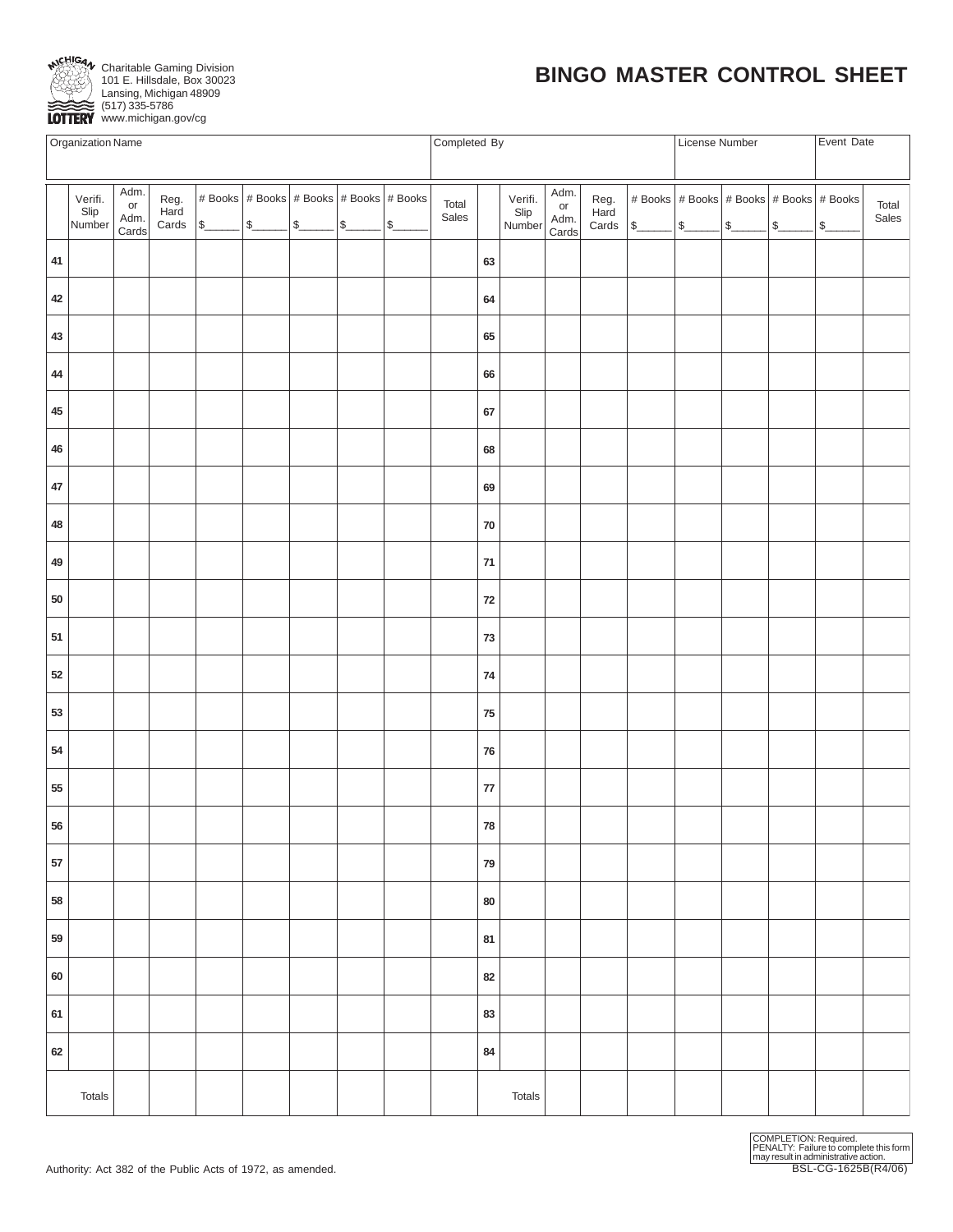

# **BINGO MASTER CONTROL SHEET**

www.michigan.gov/cg

|        | Organization Name                                                                                                                                                                                                                                                                                                                     |  |  |  |  |  |  |  |                |     | Completed By              |                             |                       | License Number                      |  | Event Date                              |  |    |                |  |  |
|--------|---------------------------------------------------------------------------------------------------------------------------------------------------------------------------------------------------------------------------------------------------------------------------------------------------------------------------------------|--|--|--|--|--|--|--|----------------|-----|---------------------------|-----------------------------|-----------------------|-------------------------------------|--|-----------------------------------------|--|----|----------------|--|--|
|        |                                                                                                                                                                                                                                                                                                                                       |  |  |  |  |  |  |  |                |     |                           |                             |                       |                                     |  |                                         |  |    |                |  |  |
|        | Adm.<br># Books   # Books   # Books   # Books   # Books<br>Verifi.<br>Reg.<br>Hard<br>$\mathop{\sf or}\nolimits$<br>Slip<br>Adm.<br>Cards<br>$\frac{\text{Para}}{\text{Cards}}$ $\frac{\text{s}}{\text{s}}$ $\frac{\text{s}}{\text{s}}$ $\frac{\text{s}}{\text{s}}$ $\frac{\text{s}}{\text{s}}$ $\frac{\text{s}}{\text{s}}$<br>Number |  |  |  |  |  |  |  | Total<br>Sales |     | Verifi.<br>Slip<br>Number | Adm.<br>or<br>Adm.<br>Cards | Reg.<br>Hard<br>Cards | $ s\rangle$ $ s\rangle$ $ s\rangle$ |  | # Books # Books # Books # Books # Books |  | \$ | Total<br>Sales |  |  |
| 85     |                                                                                                                                                                                                                                                                                                                                       |  |  |  |  |  |  |  |                | 107 |                           |                             |                       |                                     |  |                                         |  |    |                |  |  |
| 86     |                                                                                                                                                                                                                                                                                                                                       |  |  |  |  |  |  |  |                | 108 |                           |                             |                       |                                     |  |                                         |  |    |                |  |  |
| 87     |                                                                                                                                                                                                                                                                                                                                       |  |  |  |  |  |  |  |                | 109 |                           |                             |                       |                                     |  |                                         |  |    |                |  |  |
| 88     |                                                                                                                                                                                                                                                                                                                                       |  |  |  |  |  |  |  |                | 110 |                           |                             |                       |                                     |  |                                         |  |    |                |  |  |
| 89     |                                                                                                                                                                                                                                                                                                                                       |  |  |  |  |  |  |  |                | 111 |                           |                             |                       |                                     |  |                                         |  |    |                |  |  |
| 90     |                                                                                                                                                                                                                                                                                                                                       |  |  |  |  |  |  |  |                | 112 |                           |                             |                       |                                     |  |                                         |  |    |                |  |  |
| 91     |                                                                                                                                                                                                                                                                                                                                       |  |  |  |  |  |  |  |                | 113 |                           |                             |                       |                                     |  |                                         |  |    |                |  |  |
| 92     |                                                                                                                                                                                                                                                                                                                                       |  |  |  |  |  |  |  |                | 114 |                           |                             |                       |                                     |  |                                         |  |    |                |  |  |
| 93     |                                                                                                                                                                                                                                                                                                                                       |  |  |  |  |  |  |  |                | 115 |                           |                             |                       |                                     |  |                                         |  |    |                |  |  |
| 94     |                                                                                                                                                                                                                                                                                                                                       |  |  |  |  |  |  |  |                | 116 |                           |                             |                       |                                     |  |                                         |  |    |                |  |  |
| 95     |                                                                                                                                                                                                                                                                                                                                       |  |  |  |  |  |  |  |                | 117 |                           |                             |                       |                                     |  |                                         |  |    |                |  |  |
| $96\,$ |                                                                                                                                                                                                                                                                                                                                       |  |  |  |  |  |  |  |                | 118 |                           |                             |                       |                                     |  |                                         |  |    |                |  |  |
| 97     |                                                                                                                                                                                                                                                                                                                                       |  |  |  |  |  |  |  |                | 119 |                           |                             |                       |                                     |  |                                         |  |    |                |  |  |
| 98     |                                                                                                                                                                                                                                                                                                                                       |  |  |  |  |  |  |  |                | 120 |                           |                             |                       |                                     |  |                                         |  |    |                |  |  |
| 99     |                                                                                                                                                                                                                                                                                                                                       |  |  |  |  |  |  |  |                | 121 |                           |                             |                       |                                     |  |                                         |  |    |                |  |  |
| 100    |                                                                                                                                                                                                                                                                                                                                       |  |  |  |  |  |  |  |                | 122 |                           |                             |                       |                                     |  |                                         |  |    |                |  |  |
| 101    |                                                                                                                                                                                                                                                                                                                                       |  |  |  |  |  |  |  |                | 123 |                           |                             |                       |                                     |  |                                         |  |    |                |  |  |
| 102    |                                                                                                                                                                                                                                                                                                                                       |  |  |  |  |  |  |  |                | 124 |                           |                             |                       |                                     |  |                                         |  |    |                |  |  |
| 103    |                                                                                                                                                                                                                                                                                                                                       |  |  |  |  |  |  |  |                | 125 |                           |                             |                       |                                     |  |                                         |  |    |                |  |  |
| 104    |                                                                                                                                                                                                                                                                                                                                       |  |  |  |  |  |  |  |                | 126 |                           |                             |                       |                                     |  |                                         |  |    |                |  |  |
| 105    |                                                                                                                                                                                                                                                                                                                                       |  |  |  |  |  |  |  |                | 127 |                           |                             |                       |                                     |  |                                         |  |    |                |  |  |
| 106    |                                                                                                                                                                                                                                                                                                                                       |  |  |  |  |  |  |  |                | 128 |                           |                             |                       |                                     |  |                                         |  |    |                |  |  |
|        | Totals                                                                                                                                                                                                                                                                                                                                |  |  |  |  |  |  |  |                |     | Totals                    |                             |                       |                                     |  |                                         |  |    |                |  |  |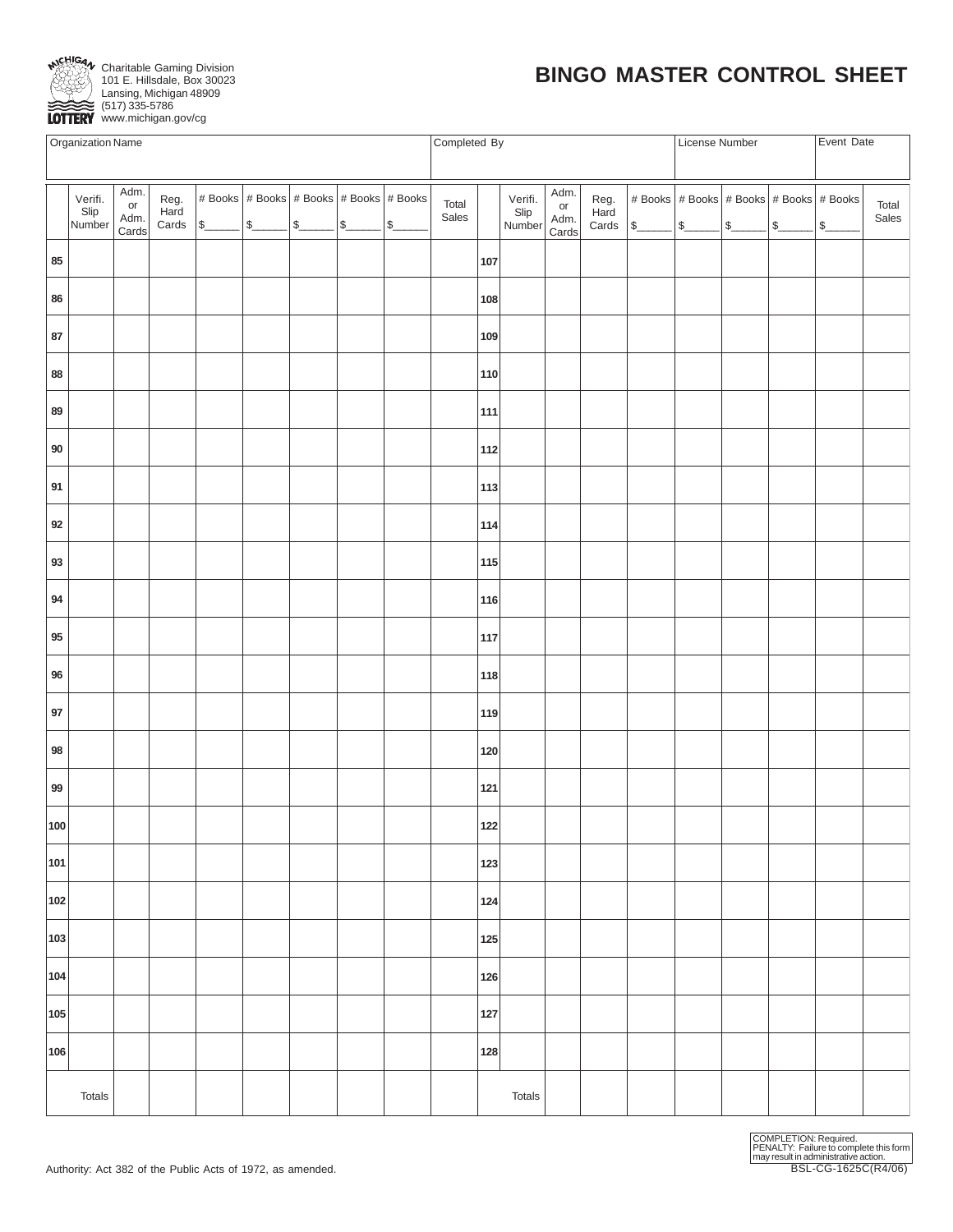

# **BINGO MASTER CONTROL SHEET**

www.michigan.gov/cg

|        | Organization Name                                                                                                             |  |  |  |  |  |  |  |                |        | Completed By              |                             |                       |        | License Number                                  |  | Event Date |               |                |
|--------|-------------------------------------------------------------------------------------------------------------------------------|--|--|--|--|--|--|--|----------------|--------|---------------------------|-----------------------------|-----------------------|--------|-------------------------------------------------|--|------------|---------------|----------------|
|        |                                                                                                                               |  |  |  |  |  |  |  |                |        |                           |                             |                       |        |                                                 |  |            |               |                |
|        | Adm.<br># Books # Books # Books # Books # Books<br>Verifi.<br>Reg.<br>or<br>Slip<br>Number<br>Hard<br>Adm.<br>$\int$<br>Cards |  |  |  |  |  |  |  | Total<br>Sales |        | Verifi.<br>Slip<br>Number | Adm.<br>or<br>Adm.<br>Cards | Reg.<br>Hard<br>Cards | $\int$ | # Books   # Books   # Books   # Books   # Books |  | $ $ \$     | $\frac{1}{2}$ | Total<br>Sales |
| 129    |                                                                                                                               |  |  |  |  |  |  |  |                | 151    |                           |                             |                       |        |                                                 |  |            |               |                |
| 130    |                                                                                                                               |  |  |  |  |  |  |  |                | 152    |                           |                             |                       |        |                                                 |  |            |               |                |
| 131    |                                                                                                                               |  |  |  |  |  |  |  |                | 153    |                           |                             |                       |        |                                                 |  |            |               |                |
| 132    |                                                                                                                               |  |  |  |  |  |  |  |                | 154    |                           |                             |                       |        |                                                 |  |            |               |                |
| 133    |                                                                                                                               |  |  |  |  |  |  |  |                | 155    |                           |                             |                       |        |                                                 |  |            |               |                |
| 134    |                                                                                                                               |  |  |  |  |  |  |  |                | 156    |                           |                             |                       |        |                                                 |  |            |               |                |
| 135    |                                                                                                                               |  |  |  |  |  |  |  |                | 157    |                           |                             |                       |        |                                                 |  |            |               |                |
| 136    |                                                                                                                               |  |  |  |  |  |  |  |                | 158    |                           |                             |                       |        |                                                 |  |            |               |                |
| 137    |                                                                                                                               |  |  |  |  |  |  |  |                | 159    |                           |                             |                       |        |                                                 |  |            |               |                |
| 138    |                                                                                                                               |  |  |  |  |  |  |  |                | 160    |                           |                             |                       |        |                                                 |  |            |               |                |
| 139    |                                                                                                                               |  |  |  |  |  |  |  |                | 161    |                           |                             |                       |        |                                                 |  |            |               |                |
| 140    |                                                                                                                               |  |  |  |  |  |  |  |                | 162    |                           |                             |                       |        |                                                 |  |            |               |                |
| 141    |                                                                                                                               |  |  |  |  |  |  |  |                | 163    |                           |                             |                       |        |                                                 |  |            |               |                |
| 142    |                                                                                                                               |  |  |  |  |  |  |  |                | 164    |                           |                             |                       |        |                                                 |  |            |               |                |
| 143    |                                                                                                                               |  |  |  |  |  |  |  |                | 165    |                           |                             |                       |        |                                                 |  |            |               |                |
| 144    |                                                                                                                               |  |  |  |  |  |  |  |                | 166    |                           |                             |                       |        |                                                 |  |            |               |                |
| 145    |                                                                                                                               |  |  |  |  |  |  |  |                | 167    |                           |                             |                       |        |                                                 |  |            |               |                |
| 146    |                                                                                                                               |  |  |  |  |  |  |  |                | 168    |                           |                             |                       |        |                                                 |  |            |               |                |
| 147    |                                                                                                                               |  |  |  |  |  |  |  |                | 169    |                           |                             |                       |        |                                                 |  |            |               |                |
| 148    |                                                                                                                               |  |  |  |  |  |  |  |                | 170    |                           |                             |                       |        |                                                 |  |            |               |                |
| 149    |                                                                                                                               |  |  |  |  |  |  |  |                | 171    |                           |                             |                       |        |                                                 |  |            |               |                |
| 150    |                                                                                                                               |  |  |  |  |  |  |  |                | 172    |                           |                             |                       |        |                                                 |  |            |               |                |
| Totals |                                                                                                                               |  |  |  |  |  |  |  |                | Totals |                           |                             |                       |        |                                                 |  |            |               |                |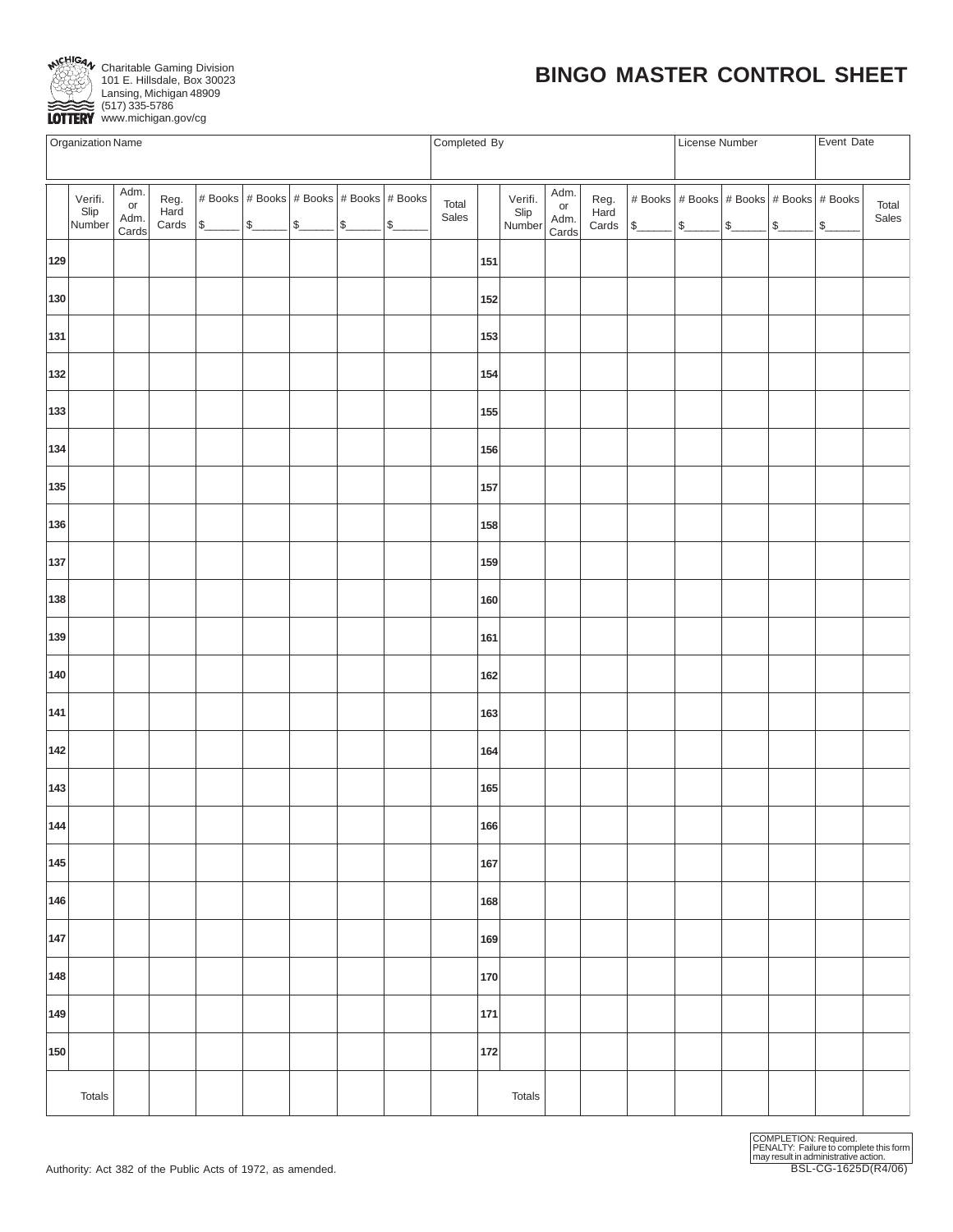

# **BINGO MASTER CONTROL SHEET**

 $\overbrace{ \text{LOTTERY}}$  (517) 335-5786

|     | Organization Name                                                                                                                                     |  |  |  |  |  |  |  |                | Completed By |                           |                             |                       | License Number |                                                 | Event Date |               |                |
|-----|-------------------------------------------------------------------------------------------------------------------------------------------------------|--|--|--|--|--|--|--|----------------|--------------|---------------------------|-----------------------------|-----------------------|----------------|-------------------------------------------------|------------|---------------|----------------|
|     |                                                                                                                                                       |  |  |  |  |  |  |  |                |              |                           |                             |                       |                |                                                 |            |               |                |
|     | Adm.<br># Books   # Books   # Books   # Books   # Books<br>Verifi.<br>Reg.<br>Hard<br>or<br>Slip<br>Adm.<br>s<br>$\Omega$<br>Number<br>Cards<br>Cards |  |  |  |  |  |  |  | Total<br>Sales |              | Verifi.<br>Slip<br>Number | Adm.<br>or<br>Adm.<br>Cards | Reg.<br>Hard<br>Cards |                | # Books   # Books   # Books   # Books   # Books |            | $\frac{1}{2}$ | Total<br>Sales |
| 173 |                                                                                                                                                       |  |  |  |  |  |  |  |                | 195          |                           |                             |                       |                |                                                 |            |               |                |
| 174 |                                                                                                                                                       |  |  |  |  |  |  |  |                | 196          |                           |                             |                       |                |                                                 |            |               |                |
| 175 |                                                                                                                                                       |  |  |  |  |  |  |  |                | 197          |                           |                             |                       |                |                                                 |            |               |                |
| 176 |                                                                                                                                                       |  |  |  |  |  |  |  |                | 198          |                           |                             |                       |                |                                                 |            |               |                |
| 177 |                                                                                                                                                       |  |  |  |  |  |  |  |                | 199          |                           |                             |                       |                |                                                 |            |               |                |
| 178 |                                                                                                                                                       |  |  |  |  |  |  |  |                | 200          |                           |                             |                       |                |                                                 |            |               |                |
| 179 |                                                                                                                                                       |  |  |  |  |  |  |  |                | 201          |                           |                             |                       |                |                                                 |            |               |                |
| 180 |                                                                                                                                                       |  |  |  |  |  |  |  |                | 202          |                           |                             |                       |                |                                                 |            |               |                |
| 181 |                                                                                                                                                       |  |  |  |  |  |  |  |                | 203          |                           |                             |                       |                |                                                 |            |               |                |
| 182 |                                                                                                                                                       |  |  |  |  |  |  |  |                | 204          |                           |                             |                       |                |                                                 |            |               |                |
| 183 |                                                                                                                                                       |  |  |  |  |  |  |  |                | 205          |                           |                             |                       |                |                                                 |            |               |                |
| 184 |                                                                                                                                                       |  |  |  |  |  |  |  |                | 206          |                           |                             |                       |                |                                                 |            |               |                |
| 185 |                                                                                                                                                       |  |  |  |  |  |  |  |                | 207          |                           |                             |                       |                |                                                 |            |               |                |
| 186 |                                                                                                                                                       |  |  |  |  |  |  |  |                | 208          |                           |                             |                       |                |                                                 |            |               |                |
| 187 |                                                                                                                                                       |  |  |  |  |  |  |  |                | 209          |                           |                             |                       |                |                                                 |            |               |                |
| 188 |                                                                                                                                                       |  |  |  |  |  |  |  |                | 210          |                           |                             |                       |                |                                                 |            |               |                |
| 189 |                                                                                                                                                       |  |  |  |  |  |  |  |                | 211          |                           |                             |                       |                |                                                 |            |               |                |
| 190 |                                                                                                                                                       |  |  |  |  |  |  |  |                | 212          |                           |                             |                       |                |                                                 |            |               |                |
| 191 |                                                                                                                                                       |  |  |  |  |  |  |  |                | 213          |                           |                             |                       |                |                                                 |            |               |                |
| 192 |                                                                                                                                                       |  |  |  |  |  |  |  |                | 214          |                           |                             |                       |                |                                                 |            |               |                |
| 193 |                                                                                                                                                       |  |  |  |  |  |  |  |                | 215          |                           |                             |                       |                |                                                 |            |               |                |
| 194 |                                                                                                                                                       |  |  |  |  |  |  |  |                | 216          |                           |                             |                       |                |                                                 |            |               |                |
|     | <b>Totals</b>                                                                                                                                         |  |  |  |  |  |  |  |                |              | Totals                    |                             |                       |                |                                                 |            |               |                |